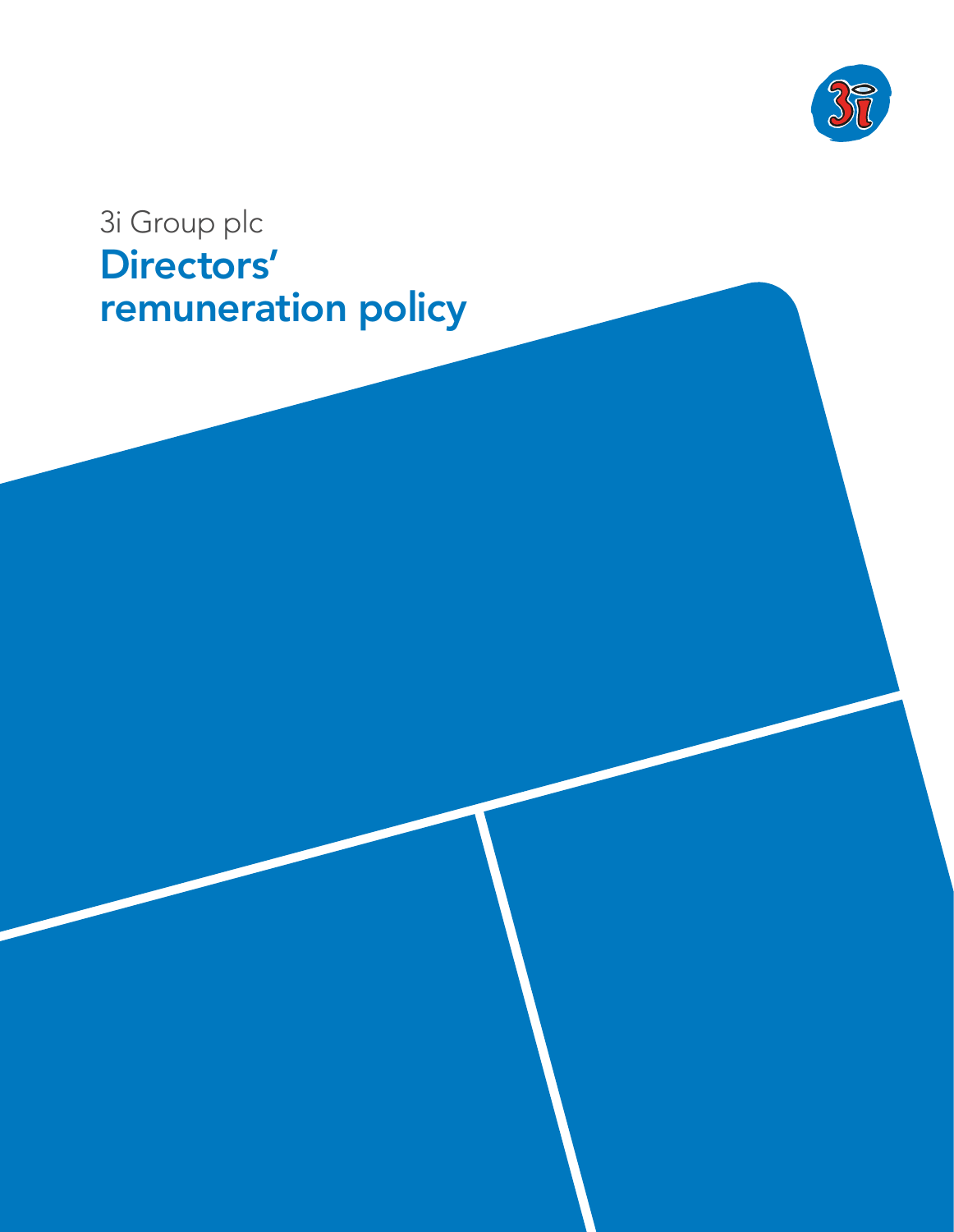## Directors' remuneration policy

This is an extract from the 2020 Annual report and sets out the Directors' remuneration policy ("the Policy") approved at the 2020 Annual General Meeting held on 25 June 2020 and is effective from that date for all payments made to directors.

The Policy is reproduced here for ease of reference only.

## Policy report

#### Remuneration policy table

The table below summarises the policy in respect of each element of the Company's remuneration for Executive and non-executive Directors effective from the date of the 2020 Annual General Meeting. This policy will be put forward for shareholder approval at the 2020 Annual General Meeting in accordance with section 439A of the Companies Act 2006.

#### Changes to the policy operated in FY2020

In designing the new Remuneration policy the Committee followed a robust process which included discussions on the content of the policy at four Remuneration Committee meetings. The Committee considered input from management and from its independent remuneration advisors and consulted with shareholders and their advisers before updating the policy to reflect current governance standards. In addition to extending the discretions of the Remuneration Committee to adjust awards retrospectively when circumstances dictate and providing further clarification on the use of the malus provision, the new Remuneration policy ensures that future LTIP awards will not be released before the fifth anniversary of their grant and introduces post-employment shareholding retention rules for two years following departure of any executive director. While the Committee will consider the appropriateness of the Remuneration policy annually to ensure it continues to align with the business strategy, there is no current intention to revise the policy more often than every three years, unless required by changes to regulations or legislation.

#### Executive Directors

| Purpose and link to<br>strategic objectives                                                                                                                                                                                                                                                | Operation                                                                                                                                                                                                                                                                                                                                                                                                                                               | Opportunity                                                                                                                                                                                                                                                                                                                                                                                                                                                                                                                                                          | Performance metrics                                                                                                                                                                      |
|--------------------------------------------------------------------------------------------------------------------------------------------------------------------------------------------------------------------------------------------------------------------------------------------|---------------------------------------------------------------------------------------------------------------------------------------------------------------------------------------------------------------------------------------------------------------------------------------------------------------------------------------------------------------------------------------------------------------------------------------------------------|----------------------------------------------------------------------------------------------------------------------------------------------------------------------------------------------------------------------------------------------------------------------------------------------------------------------------------------------------------------------------------------------------------------------------------------------------------------------------------------------------------------------------------------------------------------------|------------------------------------------------------------------------------------------------------------------------------------------------------------------------------------------|
| Base salary                                                                                                                                                                                                                                                                                |                                                                                                                                                                                                                                                                                                                                                                                                                                                         |                                                                                                                                                                                                                                                                                                                                                                                                                                                                                                                                                                      |                                                                                                                                                                                          |
| • To provide a fixed<br>element of pay at<br>a level that aids<br>the recruitment,<br>retention and<br>motivation of<br>high performing<br>people.<br>• To reflect their role,<br>experience and<br>importance to the<br>business.                                                         | • Salaries are normally reviewed annually by<br>the Committee, with any changes usually<br>becoming effective from 1 July.<br>• These are reviewed by taking into account a<br>number of factors, including:<br>- performance of the Company and<br>individual:<br>- wider market and economic conditions;<br>- any changes in responsibilities; and<br>$-$ the level of increases made across the<br>Company.                                          | • Whilst there is no maximum salary<br>level, increases are generally<br>considered in the context of those<br>awarded to other employees and<br>the wider market.<br>· Higher increases may be awarded<br>in exceptional circumstances. For<br>example, this may include a change<br>in size, scope or responsibility of<br>role, or development within the role<br>or a specific retention issue.<br>• The annual base salary for each<br>Executive Director is set out in the<br>Annual report on remuneration for<br>the year.                                   | • None, although the Committee<br>considers when setting salary levels<br>the breadth and responsibilities of the<br>role as well as the competence and<br>experience of the individual. |
| Pension                                                                                                                                                                                                                                                                                    |                                                                                                                                                                                                                                                                                                                                                                                                                                                         |                                                                                                                                                                                                                                                                                                                                                                                                                                                                                                                                                                      |                                                                                                                                                                                          |
| • To provide<br>contributions to<br><b>Executive Directors</b><br>to enable them to<br>make long-term<br>savings to provide<br>post-retirement<br>income.<br>• Pension<br>contributions are<br>provided to both<br>support retention<br>and recruit people<br>of the necessary<br>calibre. | • Participation in the defined contribution<br>pension scheme (3i Retirement Plan) or cash<br>equivalent.<br>• Prior to 2011 Executive Directors were<br>eligible for membership of the 3i Group<br>Pension Plan, a defined benefit contributory<br>scheme. Pension accrual ceased for all<br>members with effect from 5 April 2011,<br>although a link to final salary is maintained<br>for existing accrual up to the date of leaving<br>the Company. | • Executive Directors receive a<br>pension contribution or cash<br>allowance of up to 12% of<br>pensionable salary. The pension<br>policy for Executive Directors is<br>identical to the pension policy for<br>other employees.<br>• For those Executive Directors<br>who were members of the 3i<br>Group Pension Plan, their deferred<br>pension will change to reflect the<br>deferred pension available on<br>leaving, payable from age 60.<br>• Details for the current Executive<br>Directors are set out in the Annual<br>report of remuneration for the year. | $\bullet$ n/a                                                                                                                                                                            |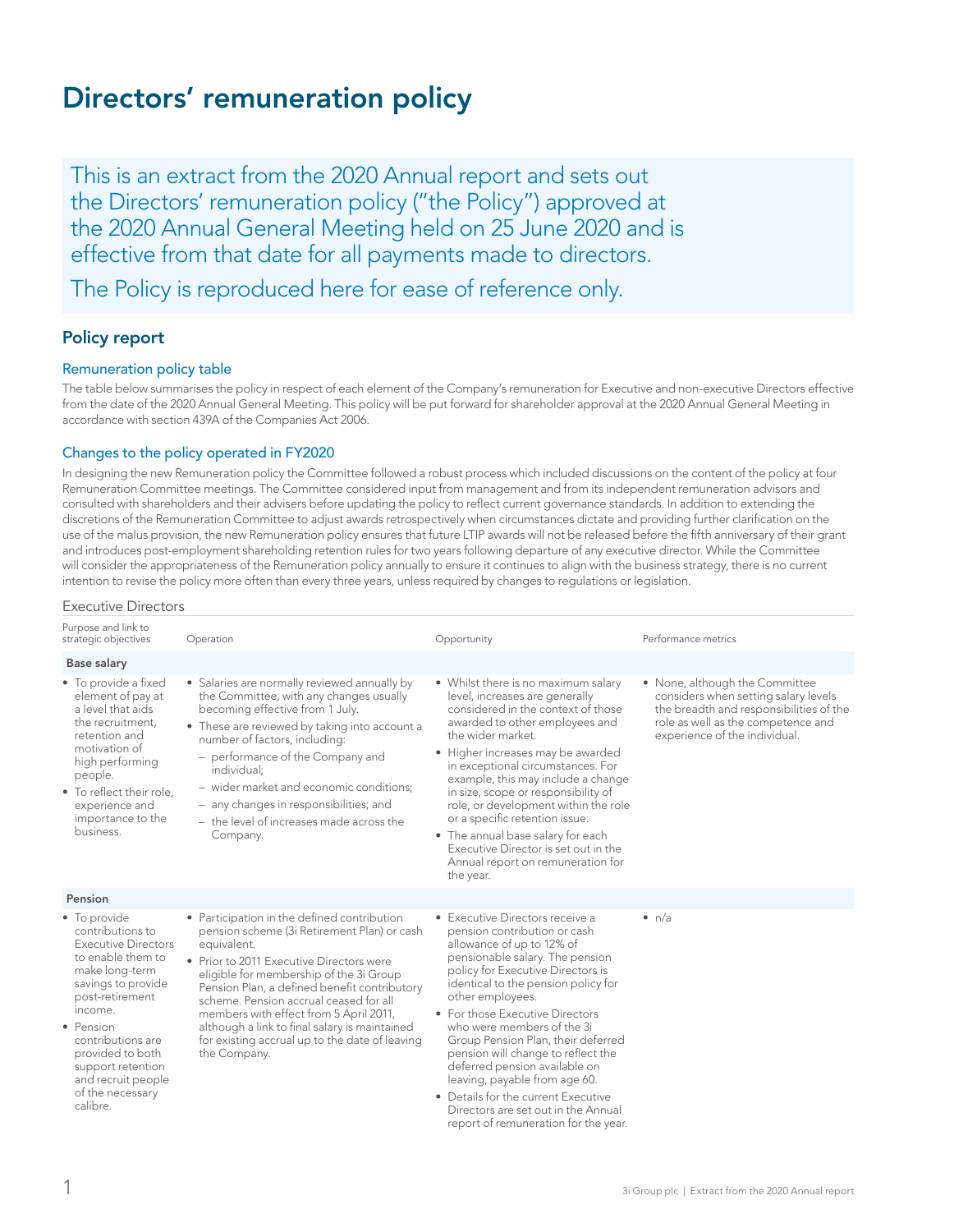| Purpose and link to<br>strategic objectives                                                                                                                                                                                                                                                                                                                                        | Operation                                                                                                                                                                                                                                                                                                                                                                                                                                                                                                                                                                                                                                                                                                                                                                                                                                                                                                                                                                                                                                                        | Opportunity                                                                                                                                                                                                                                                                                                                                                                                                                                                                     | Performance metrics                                                                                                                                                                                                                                                                                                                                                                                                                                                                                                                                                                                                                                                                                                                                                                                                                                                                                                         |
|------------------------------------------------------------------------------------------------------------------------------------------------------------------------------------------------------------------------------------------------------------------------------------------------------------------------------------------------------------------------------------|------------------------------------------------------------------------------------------------------------------------------------------------------------------------------------------------------------------------------------------------------------------------------------------------------------------------------------------------------------------------------------------------------------------------------------------------------------------------------------------------------------------------------------------------------------------------------------------------------------------------------------------------------------------------------------------------------------------------------------------------------------------------------------------------------------------------------------------------------------------------------------------------------------------------------------------------------------------------------------------------------------------------------------------------------------------|---------------------------------------------------------------------------------------------------------------------------------------------------------------------------------------------------------------------------------------------------------------------------------------------------------------------------------------------------------------------------------------------------------------------------------------------------------------------------------|-----------------------------------------------------------------------------------------------------------------------------------------------------------------------------------------------------------------------------------------------------------------------------------------------------------------------------------------------------------------------------------------------------------------------------------------------------------------------------------------------------------------------------------------------------------------------------------------------------------------------------------------------------------------------------------------------------------------------------------------------------------------------------------------------------------------------------------------------------------------------------------------------------------------------------|
| <b>Benefits</b>                                                                                                                                                                                                                                                                                                                                                                    |                                                                                                                                                                                                                                                                                                                                                                                                                                                                                                                                                                                                                                                                                                                                                                                                                                                                                                                                                                                                                                                                  |                                                                                                                                                                                                                                                                                                                                                                                                                                                                                 |                                                                                                                                                                                                                                                                                                                                                                                                                                                                                                                                                                                                                                                                                                                                                                                                                                                                                                                             |
| • To provide market<br>competitive<br>benefits at the<br>level needed to<br>attract and retain<br>high performing<br>people.<br>• To provide health<br>benefits to support<br>the well-being of<br>employees.                                                                                                                                                                      | • Executive Directors are entitled to a<br>combination of benefits, including a non-<br>pensionable car allowance, private medical<br>insurance, an annual health assessment and<br>life assurance.<br>• The Remuneration Committee may remove<br>benefits that Executive Directors receive or<br>introduce other benefits if it is appropriate<br>to do so.                                                                                                                                                                                                                                                                                                                                                                                                                                                                                                                                                                                                                                                                                                     | • Whilst there is no maximum level of<br>benefits, they are generally set at<br>an appropriate market competitive<br>level, taking into account a number<br>of factors including market practice<br>for comparable roles within<br>appropriate pay comparators.<br>• The Remuneration Committee may<br>review the benefits for an existing<br>or new Executive Director at any<br>point.                                                                                        | $\bullet$ n/a                                                                                                                                                                                                                                                                                                                                                                                                                                                                                                                                                                                                                                                                                                                                                                                                                                                                                                               |
| <b>Annual bonus</b>                                                                                                                                                                                                                                                                                                                                                                |                                                                                                                                                                                                                                                                                                                                                                                                                                                                                                                                                                                                                                                                                                                                                                                                                                                                                                                                                                                                                                                                  |                                                                                                                                                                                                                                                                                                                                                                                                                                                                                 |                                                                                                                                                                                                                                                                                                                                                                                                                                                                                                                                                                                                                                                                                                                                                                                                                                                                                                                             |
| • To incentivise the<br>achievement of the<br>Group's strategic<br>objectives on an<br>annual basis.<br>• Deferral into shares<br>reinforces retention<br>and enhances<br>alignment with<br>shareholders<br>by encouraging<br>longer-term focus<br>and risk alignment.                                                                                                             | • Bonus awards are considered annually<br>based on performance in the relevant<br>financial year.<br>• All performance targets are reviewed and<br>set by the Committee early in the year.<br>Awards are determined by the Committee<br>after the year end based upon the actual<br>performance against these targets.<br>• No more than 50% of any bonus award is<br>paid as cash.<br>• At least 50% of any bonus award will be<br>deferred into shares vesting in equal<br>instalments over four years.<br>• Deferred bonus awards may be granted<br>in the form of conditional share awards,<br>options or forfeitable shares. Awards<br>may also be settled in cash in exceptional<br>circumstances.<br>• Participants receive the value of dividends<br>in cash on the shares which are subject to<br>the award.<br>• Awards are subject to the malus/clawback<br>policy (as set out in the Notes on page<br>108 of the 3i Group Annual report and<br>accounts 2020).                                                                                       | • Maximum bonus of 400% of salary<br>for the Chief Executive.<br>• Maximum bonus of 250% of salary<br>for the Group Finance Director.                                                                                                                                                                                                                                                                                                                                           | • Performance is assessed against a<br>balanced scorecard which aligns with<br>the strategic objectives of the Group.<br>• The targets can be a range of financial,<br>business line specific, personal, risk<br>and other key Group targets.<br>• The Committee uses the scorecard as<br>a prompt and guide to judgement and<br>considers the performance outcomes<br>in the wider context of personal<br>performance (including values and<br>behaviours), risk, market and other<br>factors.<br>• The Committee has discretion to<br>adjust the annual bonus outcomes,<br>both upwards and downwards (where<br>significant adjustment is required), to<br>ensure the outcome is a fair reflection<br>of the performance of the Company<br>and the individual.<br>• Details of the annual performance<br>targets/expectations (and<br>performance against them) are<br>shown within the Annual report of<br>remuneration. |
| Long-term Incentive Plan                                                                                                                                                                                                                                                                                                                                                           |                                                                                                                                                                                                                                                                                                                                                                                                                                                                                                                                                                                                                                                                                                                                                                                                                                                                                                                                                                                                                                                                  |                                                                                                                                                                                                                                                                                                                                                                                                                                                                                 |                                                                                                                                                                                                                                                                                                                                                                                                                                                                                                                                                                                                                                                                                                                                                                                                                                                                                                                             |
| • Alignment of<br>reward with long-<br>term, sustainable<br>Company<br>performance and<br>the creation of<br>shareholder value<br>over the longer<br>term.<br>• The selection<br>of absolute<br>and relative<br>return targets<br>for shareholder<br>returns ensures<br>participants' and<br>shareholders'<br>interests<br>remain aligned<br>irrespective of<br>market conditions. | • All performance targets, along with relative<br>weightings, are reviewed and set by the<br>Committee prior to awards being made.<br>• The Committee may make an award in<br>the form of forfeitable shares, conditional<br>share awards, stock appreciation rights,<br>or options under the plan. Awards<br>may be settled in cash in exceptional<br>circumstances.<br>• Award levels are determined by reference<br>to individual performance prior to grant.<br>• Awards vest subject to the Group's<br>achievements against the performance<br>targets over a fixed three-year period.<br>• To the extent that shares vest, awards are<br>subject to a holding period whereby they<br>are released on or around (but not earlier<br>than) the fifth anniversary of grant.<br>• The Committee may determine that<br>participants may receive the value of<br>dividends in cash or shares which would<br>have been paid on the shares that vest<br>under awards.<br>• Performance share awards are subject to<br>the malus/clawback policy (as set out on the | • Awards granted in respect of a<br>financial year will have a face value<br>of up to 400% of salary for the Chief<br>Executive.<br>• Awards granted in respect of a<br>financial year will have a face value<br>of up to 250% of salary for the<br>Group Finance Director.<br>• Normally, no payment will be made<br>for below threshold performance.<br>• Between 20% and 25% of the award<br>vests at threshold performance,<br>depending upon the performance<br>condition. | • The scorecard will contain at least<br>two measures of shareholder return,<br>including at least one absolute and<br>one market/peer group relative<br>measure together with any other<br>metrics the Committee feel are<br>applicable at the time of grant.<br>• The achievement against these targets<br>is measured over a three-year period<br>and is determined by the Committee.<br>• The Committee has discretion to<br>adjust the formulaic LTIP outcomes,<br>both upwards and downwards (where<br>significant adjustment is required), to<br>ensure the outcome is a fair reflection<br>of the performance of the Company<br>and the individual.<br>• The Committee can reduce any award<br>which would otherwise vest if gross<br>debt or gearing limits are breached.<br>• Details of the current performance<br>conditions are shown within the<br>Annual report of remuneration.                             |

next page).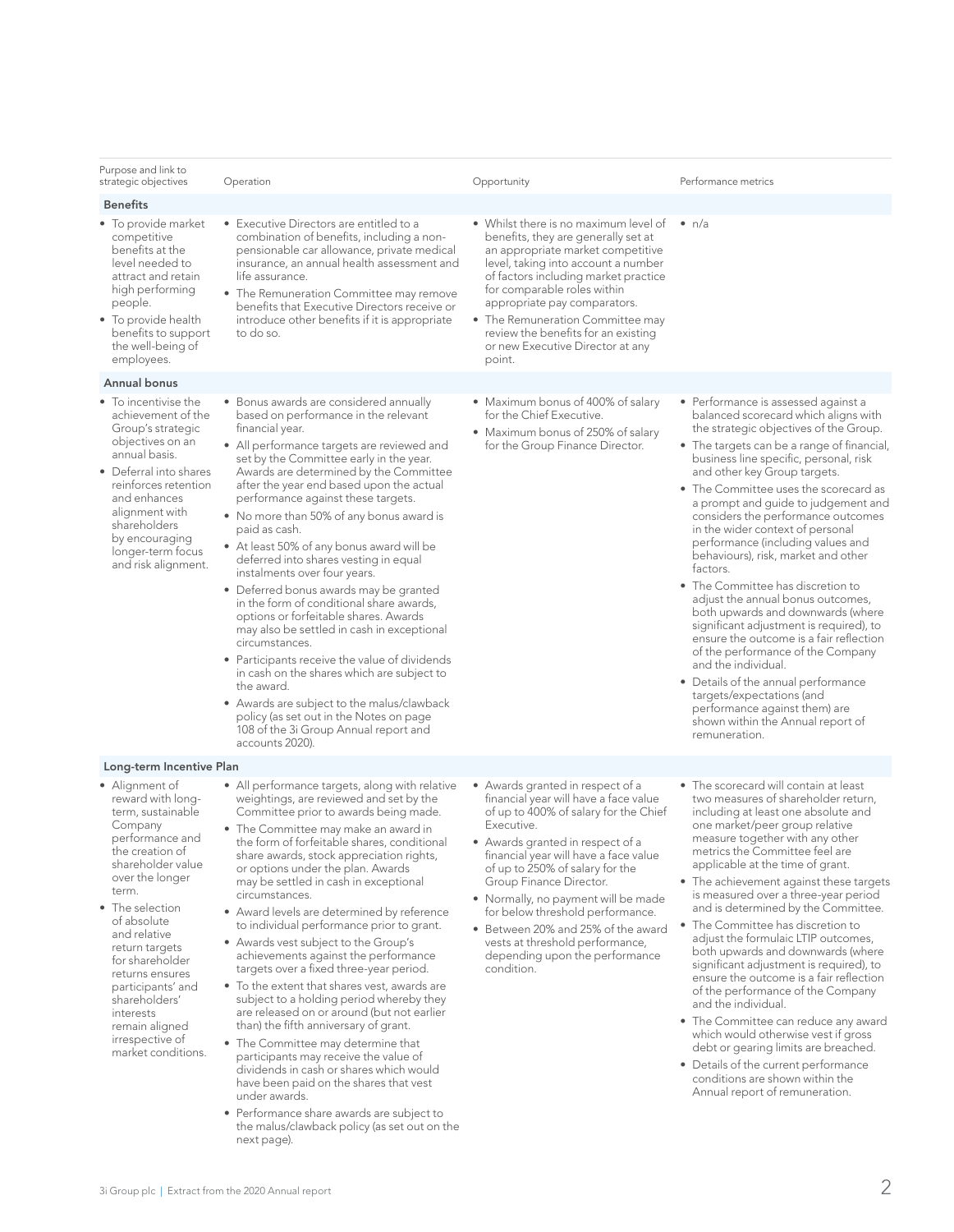## Directors' remuneration policy continued

| Purpose and link to<br>strategic objectives                                                   | Operation                                                                                                                                                                                                                                                                                                                                                                                                                                                                                                                                                                                                                                                                                                                                                                                                                                                                                                                                      | Opportunity                                                                                                                                                                                                                                                                    | Performance metrics |
|-----------------------------------------------------------------------------------------------|------------------------------------------------------------------------------------------------------------------------------------------------------------------------------------------------------------------------------------------------------------------------------------------------------------------------------------------------------------------------------------------------------------------------------------------------------------------------------------------------------------------------------------------------------------------------------------------------------------------------------------------------------------------------------------------------------------------------------------------------------------------------------------------------------------------------------------------------------------------------------------------------------------------------------------------------|--------------------------------------------------------------------------------------------------------------------------------------------------------------------------------------------------------------------------------------------------------------------------------|---------------------|
| Shareholding requirements                                                                     |                                                                                                                                                                                                                                                                                                                                                                                                                                                                                                                                                                                                                                                                                                                                                                                                                                                                                                                                                |                                                                                                                                                                                                                                                                                |                     |
| $\bullet$ To create<br>alignment with<br>shareholders<br>by encouraging<br>longer-term focus. | • Executive Directors are required to build<br>up over a reasonable period of time, and<br>thereafter maintain, a shareholding in the<br>Company's shares. Vested shares (net<br>of income tax and National Insurance<br>contributions) under the Deferred Bonus<br>Plan and Long-term Incentive Plan<br>should be retained until the shareholding<br>requirement is met.<br>• In addition, shareholding targets exist<br>for other members of the Executive<br>Committee and for staff designated as<br>"partners" in the Group's businesses.<br>• The Committee retains the ability to<br>introduce additional retention conditions.<br>• Post-cessation of employment, Executive<br>Directors are also expected to remain<br>aligned with the interests of shareholders<br>for a period after leaving the Company,<br>save for in exceptional circumstances.<br>Details of this policy are set out in the<br>Annual Report of Remuneration. | • The shareholding targets for the<br>Executive Directors are:<br>• Chief Executive - 3.0 times salary<br>• Group Finance Director – 2.0 times<br>salary<br>• Executive Committee members<br>have a target of 1.5 times salary<br>and selected "partners" 1.0 times<br>salary. | $\bullet$ n/a       |
|                                                                                               |                                                                                                                                                                                                                                                                                                                                                                                                                                                                                                                                                                                                                                                                                                                                                                                                                                                                                                                                                |                                                                                                                                                                                                                                                                                |                     |

## Notes to the Remuneration policy table

#### Performance conditions

The Committee selected the performance conditions used for determining the annual bonus and LTIP awards as they align directly with the short and long-term strategy of the business. These conditions are set annually by the Committee at levels that take into account the Board's business plan.

### Consistency with policy for all employees

All employees are eligible to receive salary, pension contributions and benefits and to be considered for a discretionary annual bonus, with the maximum opportunities reflecting the role and seniority of each employee. Other members of the Executive Committee are subject to the same bonus deferral arrangements as the Executive Directors. Higher-earning members of staff below Executive Committee have a portion of their bonus deferred into shares vesting in equal instalments over a three-year period.

Within each of the Group's businesses, senior members of staff have a significant part of their compensation linked to the long-term performance of the Group's and its clients' investments through carried interest schemes or similar arrangements.

#### Co-investment and carried interest plans

Executive Directors, other than the Chief Executive and Group Finance Director, are permitted to participate in carried interest plans and similar arrangements. This was approved by shareholders on 4 July 2001 and 6 July 2011 when approving the Group's Long-term Incentive Plan. No current Executive Director benefits from these arrangements.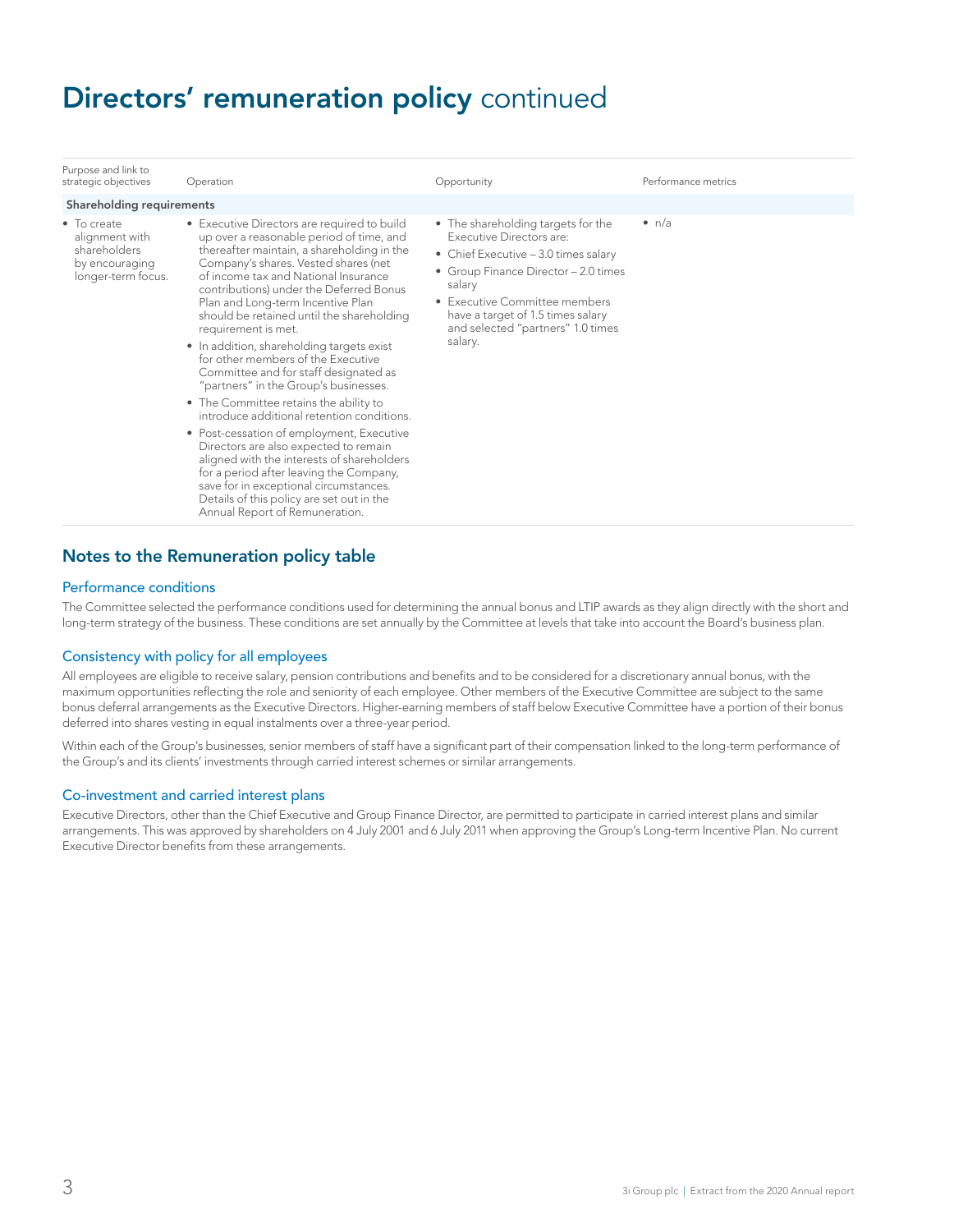#### Malus/Clawback policy

Long-term incentive awards and deferred bonus share awards made during the year to Executive Directors, may be forfeited or reduced in exceptional circumstances on such basis as the Committee considers to be fair, reasonable and proportionate taking into account an individual's role and responsibilities. Such exceptional circumstances include:

- (1) a material misstatement in the financial statements of the Company or Group or any Member of the Group; or
- (2) where an individual has caused, wholly or in part, a material loss for the Group as a result of:
	- (i) reckless, negligent or wilful actions or omissions; or
	- (ii) inappropriate values or behaviour.
- (3) an error in assessing any applicable Performance Conditions or the number of shares;
- (4) the assessment of any applicable Performance Conditions and/or the number of shares to be released being based on inaccurate or misleading information;
- (5) misconduct on the part of the individual concerned;
- (6) a Member of the Group is censured by a regulatory body or suffers a significant detrimental impact on its reputation, provided that the Committee determines that the individual was responsible for, or had management oversight over, the actions, omissions or behaviour that gave rise to that censure or detrimental impact; or
- (7) the Company (or entities representing a material proportion of the Group) becomes insolvent or otherwise suffers a corporate failure so that ordinary shares in the Company cease to have material value, provided that the individual is responsible (in whole or in part) for that insolvency or failure.

The Group may recover amounts that have been paid or released from awards (including cash bonus awards), as long as a written request for the recovery of such sums is made in the two-year period from the date of payment or release and in circumstances where either (a) there has been a material misstatement of Group financial statements or (b) the Group suffers a material loss, and (in either case) the Committee considers that there is reasonable evidence to show that the misstatement or loss has been caused by the individual's reckless, negligent or wilful actions or inappropriate values or behaviours.

The Committee may make minor changes to this policy, which do not have a material advantage to Directors, to aid in its operation or implementation without seeking shareholder approval for a revised version of this Policy report.

| Purpose and link<br>to strategy                                                                    | Operation                                                                                                                                                                                                                                                                                                                                                                                                                                                             | Opportunity                                                                                                                                                                                                                                                                                                                                                                                                                                                                                                                                     |
|----------------------------------------------------------------------------------------------------|-----------------------------------------------------------------------------------------------------------------------------------------------------------------------------------------------------------------------------------------------------------------------------------------------------------------------------------------------------------------------------------------------------------------------------------------------------------------------|-------------------------------------------------------------------------------------------------------------------------------------------------------------------------------------------------------------------------------------------------------------------------------------------------------------------------------------------------------------------------------------------------------------------------------------------------------------------------------------------------------------------------------------------------|
| • To attract and retain<br>high performing non-<br>executive Directors of<br>the calibre required. | • Non-executive Directors receive a basic annual fee.<br>• The fee is delivered in a mix of cash and shares.<br>• The Chairman's fee is reviewed annually by the<br>Committee.<br>• Fees are benchmarked against other companies of<br>comparable size and against listed financial services<br>companies.<br>• The Board is responsible for determining all other non-<br>executive Director fees, which are reviewed annually to<br>ensure they remain appropriate. | • Fees are set at a level which is considered appropriate<br>to attract and retain the calibre of individual required by<br>the Company but the Company avoids paying more than<br>necessary for this purpose.<br>• Additional fees are paid for the following roles/duties:<br>- Senior Independent Director<br>- Committee Chairman<br>- Committee membership<br>• Committee fees are payable in respect of the Audit and<br>Compliance Committee, Remuneration Committee,<br>Valuations Committee and other Committees where<br>appropriate. |

#### Non-executive Directors – Fees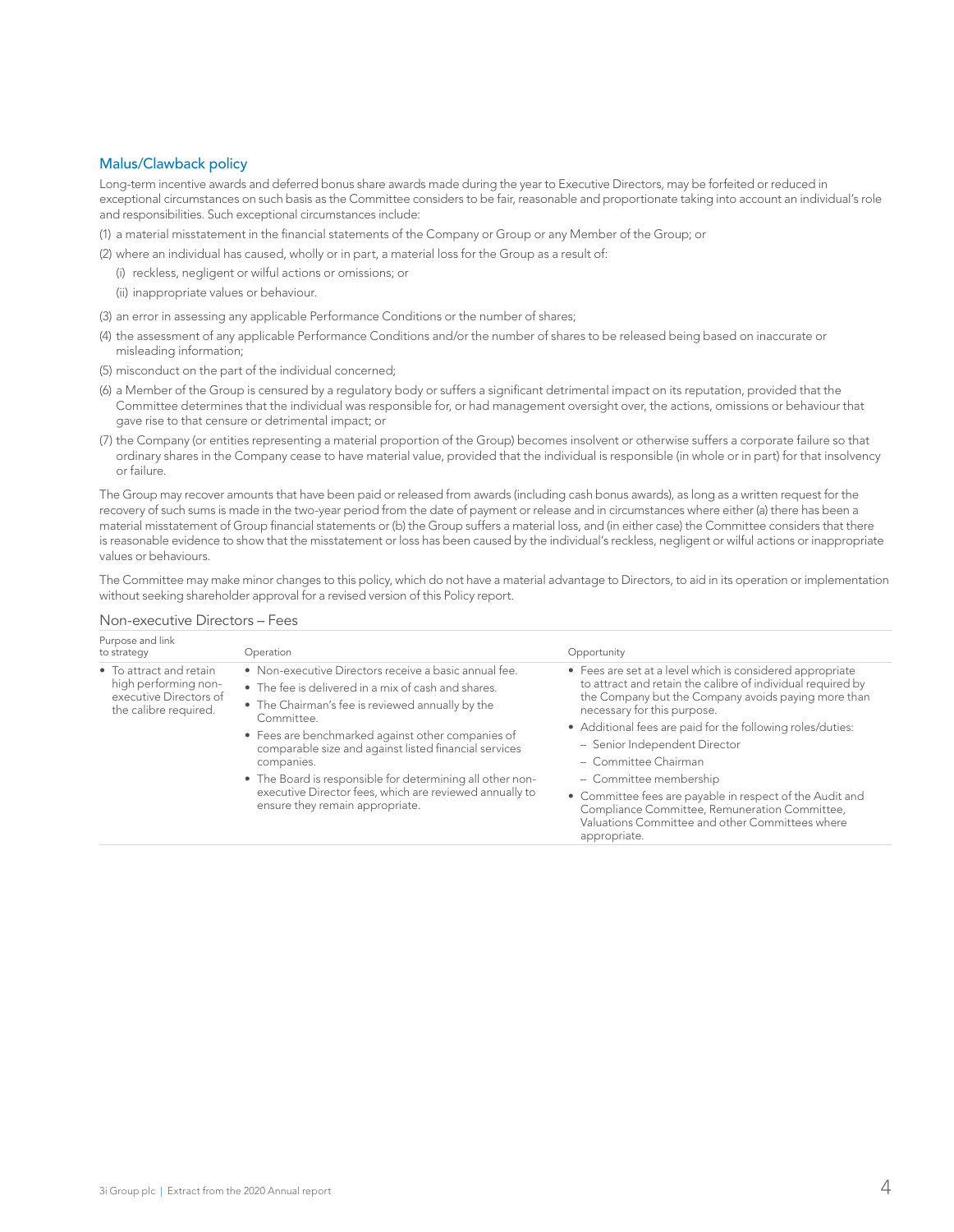## Directors' remuneration policy continued

## Recruitment policy

In determining remuneration arrangements for new executive appointments to the Board (including internal promotions), the Committee will take into consideration all relevant factors, including the calibre of the individual, the nature of the role, local market practice, the individual's current remuneration package, 3i remuneration policy, internal relativities and existing arrangements for other Executive Directors. For external appointments, some variation may be necessary in order to attract the successful candidate and to reflect particular skills or experience specifically required.

The maximum level of variable pay (as expressed as a multiple of base salary) which may be awarded to new Executive Directors in respect of their appointment shall be no more generous than the combined maximum limits expressed in the Remuneration policy table above in respect of the Chief Executive, with an appropriate mix between annual bonus and LTIP opportunity, excluding any awards made to compensate the Executive Director for awards forfeited by their previous employer.

It may be necessary to compensate the new Executive Director for variable pay being forfeited from their current employer. The Committee's intention is that any such award would be no more generous than the awards being forfeited and would be determined on a comparable basis at the time of grant, including the pay-out schedule and performance conditions, where appropriate.

In determining whether it is appropriate to use judgement, as set out above, the Committee will ensure that any awards made are in the best interests of both the Company and its shareholders. The Committee is at all times conscious of the need to pay no more than is necessary, particularly when determining buyout arrangements.

For both internal and external appointments, it may be deemed appropriate to buy out awards held in carried interest or other asset-related incentive arrangements. The Committee's intention is that any such buyout would be at a fair value at the time of appointment.

In the event of the appointment of a new non-executive Director, remuneration arrangements will normally be in line with those detailed in the relevant table above.

## Service contracts

The main terms of the service contracts of the Executive Directors who served in the year were as follows:

| Provision                      | Policy                                                                                                                                                                                                                                   |
|--------------------------------|------------------------------------------------------------------------------------------------------------------------------------------------------------------------------------------------------------------------------------------|
| Notice period                  | • 12 months' notice if given by the Company.                                                                                                                                                                                             |
|                                | • 6 months' notice if given by the Executive Director.                                                                                                                                                                                   |
|                                | • Company policy is that Executive Directors' notice periods should not normally exceed one year. Save for these notice periods the<br>contracts have no unexpired terms.                                                                |
| Dates of contracts             | • Mr S A Borrows $-17$ May 2012                                                                                                                                                                                                          |
|                                | • Mrs J S Wilson - 1 October 2008                                                                                                                                                                                                        |
| <b>Termination</b><br>payments | • Mr Borrows' contract entitles the Company to terminate employment without notice subject to making 12 monthly payments<br>thereafter equivalent to monthly basic pay and benefits less any amounts earned from alternative employment. |
|                                | • All Directors' contracts entitle the Company to give pay in lieu of notice.                                                                                                                                                            |
| Remuneration<br>and benefits   | • The operation of all incentive plans, including being eligible to be considered for an annual bonus and Long-term Incentive Plan<br>awards, is non-contractual.                                                                        |
|                                | • On termination of employment outstanding awards will be treated in accordance with the relevant plan rules.                                                                                                                            |

The Chairman and the non-executive Directors do not have service contracts or contracts for services. Their appointment letters provide for no entitlement to compensation or other benefits on ceasing to be a Director. Service contracts are available for inspection at the Company's headquarters in business hours.

## Payment for loss of office

As outlined above, the Committee must satisfy any contractual obligations agreed with the Executive Directors. Details of the Directors' notice periods are shown alongside the service contract information.

An Executive Director may be eligible to receive a time pro-rated annual bonus in respect of the year up until he or she ceased employment. In determining whether to award any bonus, the Committee will assess performance during the financial year up to the date of cessation of active involvement in their management role. The Committee may also make a payment in respect of outplacement costs and legal fees where appropriate.

The treatment of outstanding share awards is governed by the relevant share plan rules. The following table and the Note below it summarise the leaver categories and the impact on the share awards which employees (including Executive Directors) may hold.

For the avoidance of doubt, the Committee reserves the right to make any remuneration payments and payments for loss of office notwithstanding that they are not in line with the policy set out above, where the terms of that payment were agreed (i) before the 2014 policy came into effect or (ii) before this policy came into effect, provided that the terms of payment were consistent with the shareholder approved Directors' remuneration policy in force at the time they were agreed or were otherwise approved by shareholders; or (iii) at a time when the relevant individual was not a Director of the Company (or other person to whom this policy applied) and, in the opinion of the Committee, the payment was not in consideration for the individual becoming a Director of the Company or such other person. For these purposes "payments" includes the Committee satisfying awards of variable remuneration and, in relation to an award or option over shares, the terms of the payment are "agreed" at the time the award is granted. This policy applies equally to any individual who is required to be treated as a Director under the applicable regulations.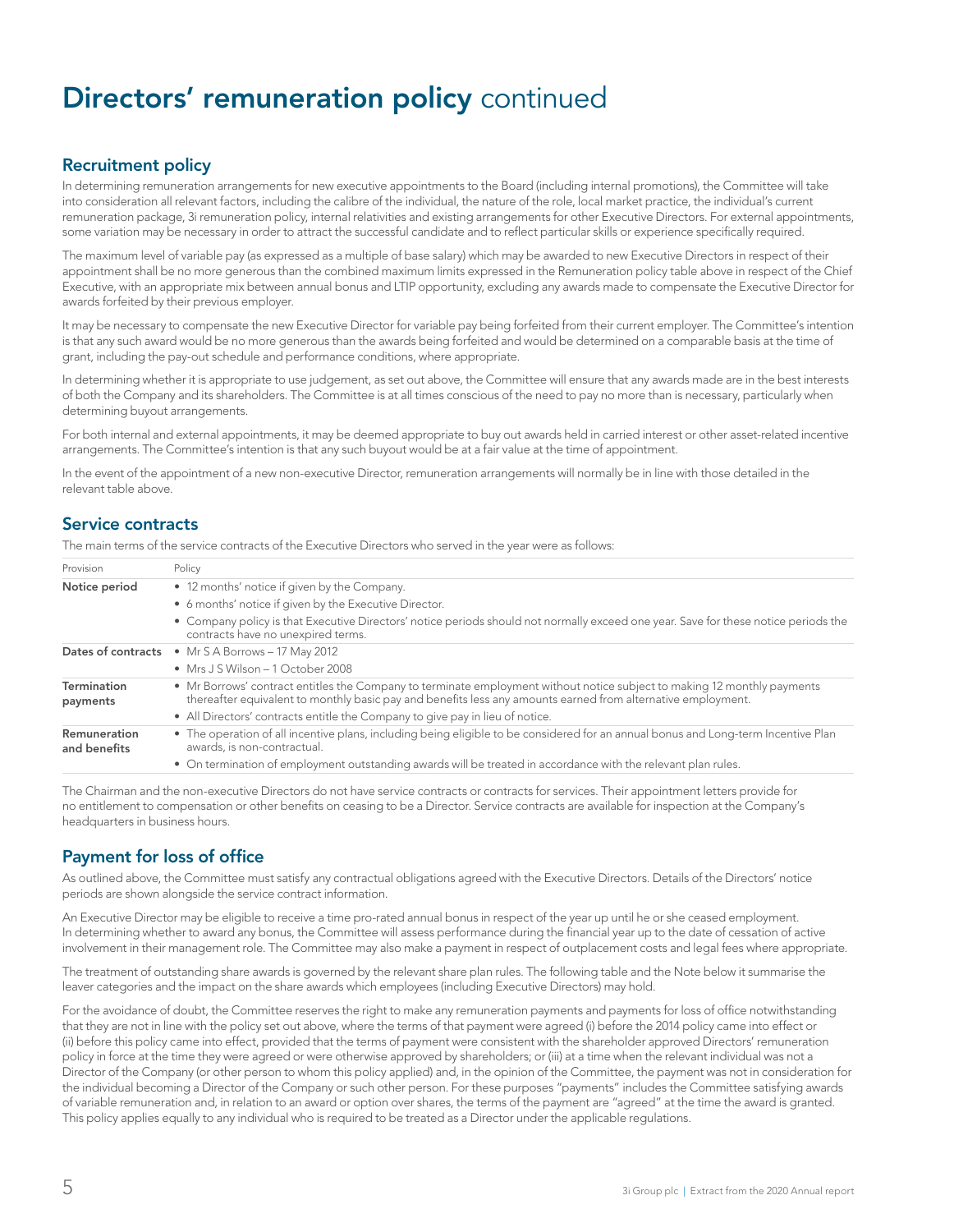| Good leaver categories                                                                                                                                                                                                                                                                           | Good leaver treatment <sup>1</sup>                                                                                                                                                                                                                                             | Bad leaver treatment <sup>1</sup>                                                                                                                                                                                                                                                        |
|--------------------------------------------------------------------------------------------------------------------------------------------------------------------------------------------------------------------------------------------------------------------------------------------------|--------------------------------------------------------------------------------------------------------------------------------------------------------------------------------------------------------------------------------------------------------------------------------|------------------------------------------------------------------------------------------------------------------------------------------------------------------------------------------------------------------------------------------------------------------------------------------|
| Deferred share awards                                                                                                                                                                                                                                                                            |                                                                                                                                                                                                                                                                                |                                                                                                                                                                                                                                                                                          |
| $\bullet$ Death<br>• Retirement<br>• Ill health, injury, disability<br>• Redundancy<br>• Employing company/business ceasing to be part<br>of 3i Group<br>• "Scheduled Departure" (ie a participant leaving<br>on such a basis and/or within a specified timeframe<br>as agreed by the Committee) | Awards vest in full on the<br>normal vesting date.<br>On death, awards vest in full<br>immediately.                                                                                                                                                                            | Unvested awards lapse in full.<br>Vested awards structured as options<br>may be exercised for three months<br>following the participant's cessation of<br>employment.                                                                                                                    |
| Long-term Incentive Plan                                                                                                                                                                                                                                                                         |                                                                                                                                                                                                                                                                                |                                                                                                                                                                                                                                                                                          |
| $\bullet$ Death<br>• Retirement<br>• Ill health, injury, disability<br>• Redundancy<br>• Employing company/business ceasing to be part<br>of 3i Group<br>• "Scheduled Departure" (ie a participant leaving on<br>such a basis and/or within a specified timeframe as<br>agreed by the Committee) | Awards vest on the normal<br>vesting date subject to<br>performance. Pro rating<br>for time will apply.<br>If a participant dies, the<br>Committee will determine<br>the extent to which awards<br>should vest as soon as<br>practicable following the<br>participant's death. | Awards normally lapse in full.<br>If the Committee decides in exceptional<br>circumstances that the awards should<br>vest after the participant's cessation of<br>employment, awards will vest subject to<br>performance and pro rating for time and<br>other conditions may be imposed. |
|                                                                                                                                                                                                                                                                                                  |                                                                                                                                                                                                                                                                                |                                                                                                                                                                                                                                                                                          |

1 The treatments set out in the table above apply to all employees and are expected to operate in the vast majority of cases. The Plan rules retain discretion for the Committee to reduce awards in exceptional circumstances to Good Leavers or permit vesting (in whole or in part) of awards which would otherwise lapse to Bad Leavers. The Committee will report on the use of this discretion if it is<br>exercised in relation

## Change of control

Deferred share awards will generally vest early on a takeover, merger or other corporate reorganisation. Alternatively, participants may be allowed or required to exchange their awards for new awards.

Long-term Incentive Plan awards will generally vest early on a takeover, merger or other corporate reorganisation. Alternatively, participants may be allowed or required to exchange their awards for new awards. Where an award vests early in these circumstances, the Committee will determine the level of vesting based on performance to that date and the proportion of the performance period that has passed.

## Scenarios

#### Chief Executive (£'000)



### Finance Director (£'000)



The assumptions made in preparing these graphs are that:

- Minimum this includes only the fixed elements of pay, being base salary, benefits and pension;
- Actual this represents the remuneration received by each Executive Director for their performance in the year;
- Maximum this is calculated as the fixed elements and the maximum Annual Bonus and Long-term Incentive Plan awards; and
- Share price growth this is calculated as the fixed elements and the maximum Annual Bonus and Long-term Incentive Plan awards (assuming a 50% share price appreciation).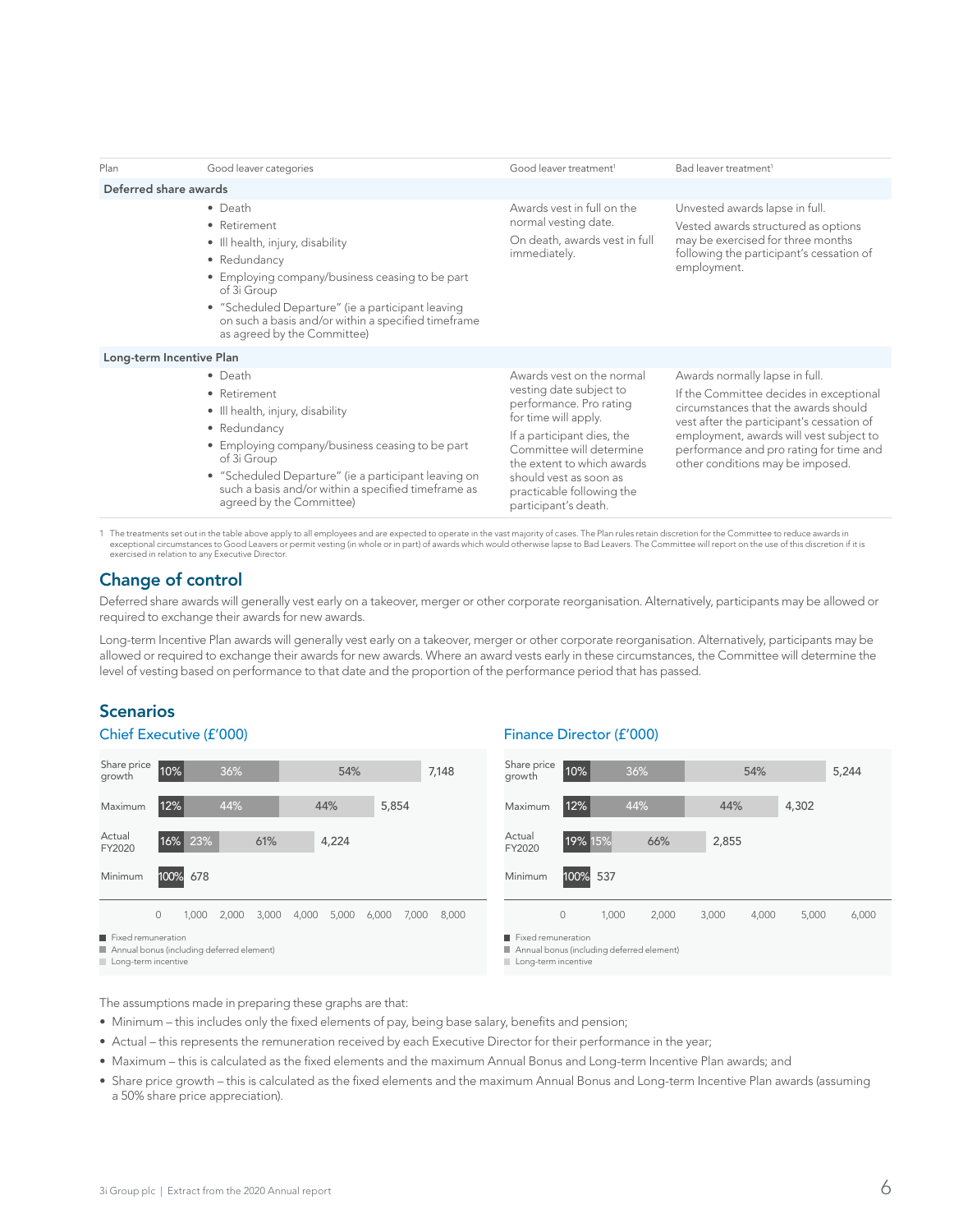## Directors' remuneration policy continued

## Consideration of wider employee pay

As part of the annual Committee agenda, the Committee reviews the overall pay and bonus decisions in aggregate for the Group. This ensures that the pay and conditions in the wider Group are taken into account when determining Directors' pay. In particular:

- salary increases awarded over time to other employees are taken into account when considering salary increases for the Executive Directors; and
- the bonus awards made to Directors are considered and made in the context of discretionary bonus awards made within the business. These are based upon Company performance, and are closely correlated to the Executive Director bonus awards.

The Company does not consult with employees when preparing the Executive Director remuneration policy. However, a number of our employees are shareholders and so are able to express their views in the same way as other shareholders.

## Consideration of shareholder views

The Committee has remained engaged with shareholders during the period since 2017, and will continue to be mindful of shareholder views when evaluating and setting ongoing remuneration strategy, and commits to consulting with shareholders prior to any significant changes to remuneration policy.

By Order of the Board

Jonathan Asquith Chairman, Remuneration Committee

13 May 2020